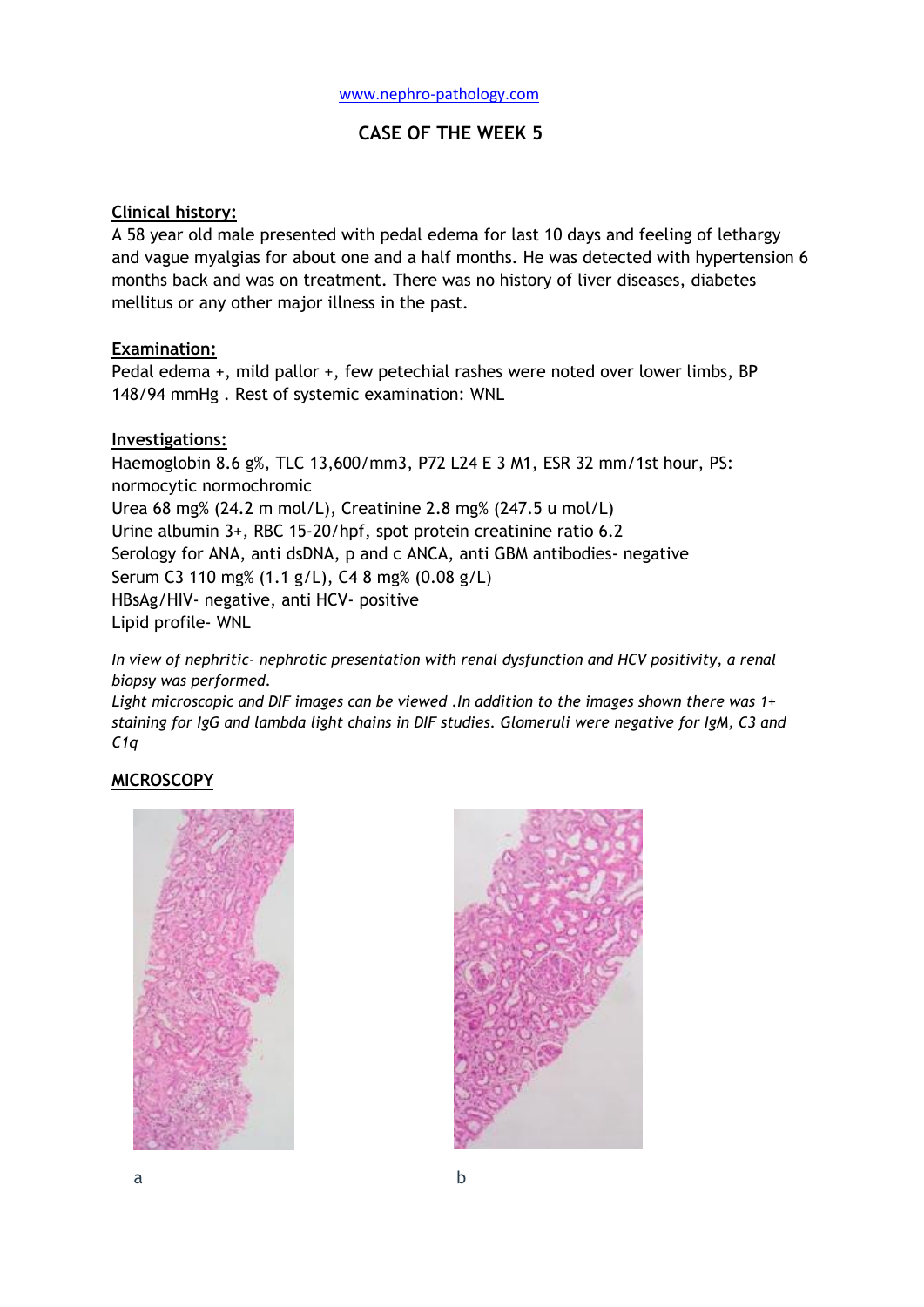



 $\mathsf{d}$ 









 $\epsilon$ 

 $h$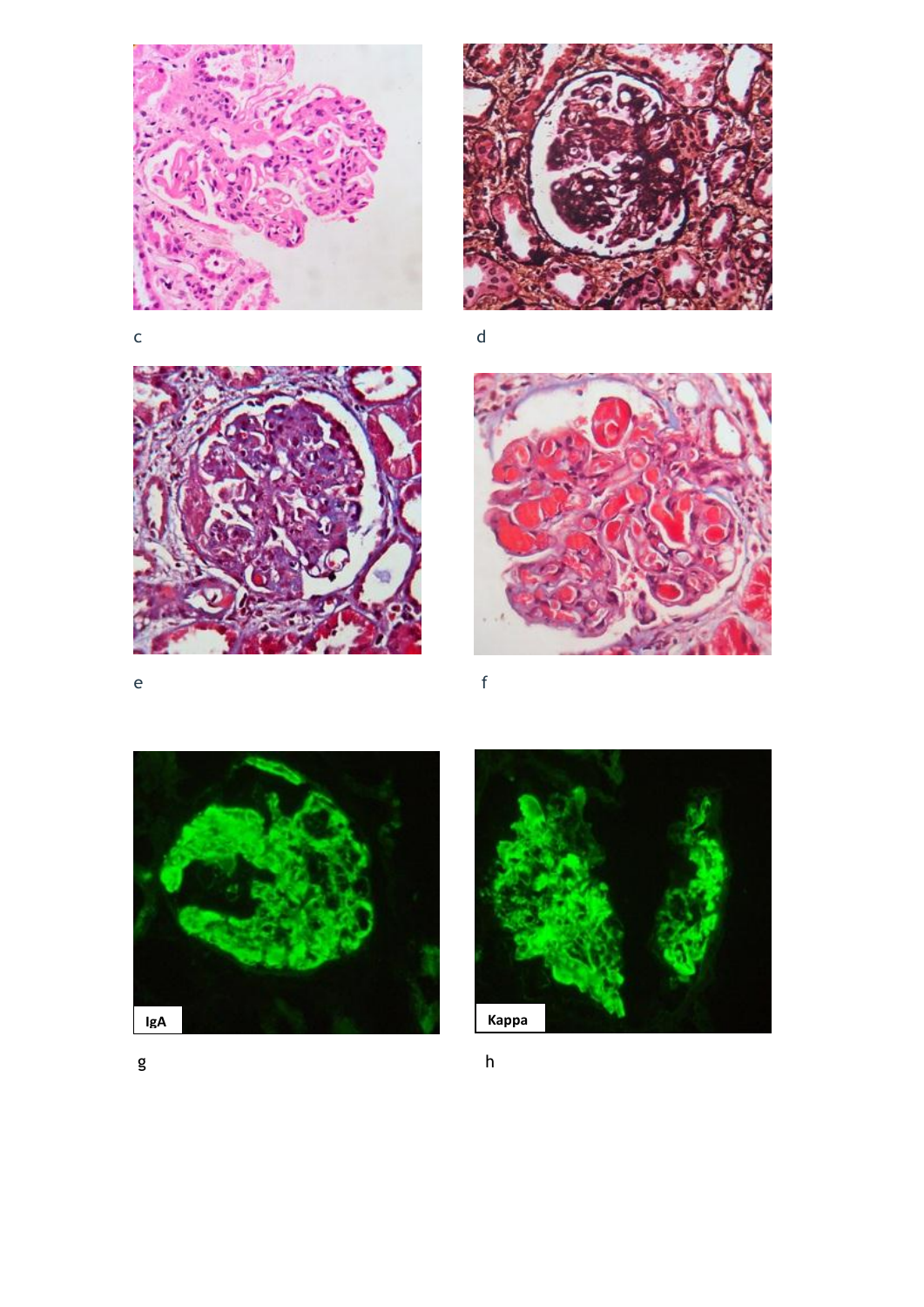Microscopic examination showed features of a proliferative glomerulonephritis with a membranoproliferative or mesangiocapillary pattern. Silver methenamine stained sections revealed few capillary wall splits (Fig d) and occasional glomeruli revealed large intraluminal hyaline thrombi and subendothelial deposits (Fig e &f).

DIF studies showed intense staining for IgA along the mesangium and capillary wall including the intraluminal "thrombi" and similar intense positivity for kappa light chains. Less intense similar staining was seen for IgG and lambda light chains.

In view of the morphological features (membranoproliferative pattern, Hepatitis C positivity and prominent intraluminal thrombi/subendothelial deposits), serum cryoglobulins assay was performed which detected Type II cryoglobulins with monoclonal heavy chain alpha, with associated kappa light chain (IgA-kappa) and polyclonal immunoglobulin (IgG). Tissue for EM studies was not available in the present case.

### **FINAL DIAGNOSIS:**

**Renal involvement in Type II (mixed) cryoglobulinemia (IgA kappa – IgG)**

### **DISCUSSION:**

The term cryoglobulinemia refers to the presence in the serum of one (monoclonal cryoimmunoglobulinemia) or more immunoglobulins (mixed cryoglobulinemia), which precipitate at temperatures below 37°C and redissolve on re-warming. This is an *in vitro* phenomenon; the actual mechanisms of cryoprecipitation in vivo remain obscure. These could be secondary to intrinsic characteristics of both mono- and polyclonal immunoglobulin (Ig) components, or be the result of interaction among single components of the cryoprecipitate.

Cryoglobulinemia is usually classified into three subgroups according to Ig composition

|                               | Type I                                                                                                                               | Type II mixed CG                                                                                                                          | Type III mixed CG                                                                                                                         |
|-------------------------------|--------------------------------------------------------------------------------------------------------------------------------------|-------------------------------------------------------------------------------------------------------------------------------------------|-------------------------------------------------------------------------------------------------------------------------------------------|
| Composition                   | Single monoclonal Ig mainly IgG,<br>IgM, or IgA, or monoclonal free<br>light chains                                                  | Presence of monoclonal component:<br>usually IgM, IgG,<br>or IgA and polyclonal Ig (mainly IgG)                                           | Polyclonal mixed Ig                                                                                                                       |
| Biological<br>characteristics | Self-aggregation through<br>Fc fragment of Ig                                                                                        | RF activity of monoclonal component<br>against Fc portion of polyclonal Ig<br>predominant                                                 | RF activity of one polyclonal<br>component (usually IgM)                                                                                  |
| Clinical<br>associations      | Lymphoproliferative disorders:<br>multiple myeloma, Waldenstrom's<br>macroglobulinaemia, chronic<br>lymphocytic leukemia, B cell NHL | Viral, bacterial, parasitic infections<br>(mainly HCV, less HBV, others),<br>autoimmune diseases, lymphopro-<br>liferative disorders rare | Viral, bacterial, parasitic infections<br>(mainly HCV, less HBV, others),<br>autoimmune diseases, lymphopro-<br>liferative disorders rare |

#### *Classification of Cryoglobulinemia*

CG - cryoglobulinemia; Ig - immenoglobulin; RF - rheumatoid factor; NHL - non-Hodgkin's lymphoma; HBV - hepatitis B virus; HCV - hepatitis C virus

Type I cryoglobulinemia is composed of only one isotype or subclass of immunoglobulin. Both type II and type III mixed cryoglobulinemia (MC) are immune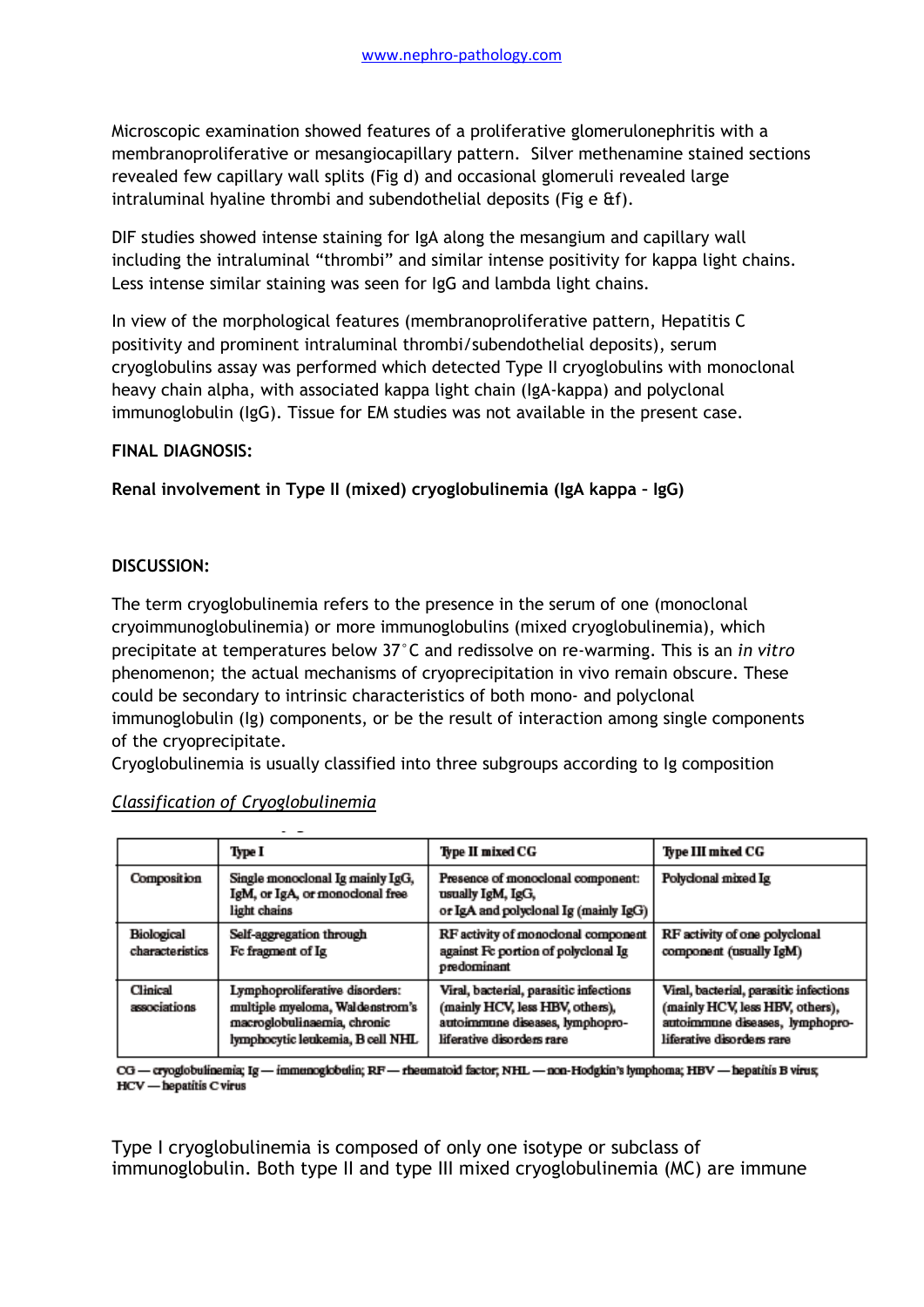complexes composed of polyclonal IgGs, the autoantigens, and mono- or polyclonal immunoglobulins, IgM in vast majority of cases.

# *Etiology of Mixed Cryoglobulinemia*

Following the discovery of hepatitis C virus (HCV) as the major etiologic agent of non-A-non-B chronic hepatitis , a several clinico-epidemiological, histopathological, and virological studies (HCV RNA detection by polymerase chain reaction -PCR- and/or in situ hybridization -ISH) have established the important role for HCV in the pathogenesis of MC . The prevalence of serum anti-HCV antibodies and/or HCV RNA in MC patients ranges from 70% to almost 100% among different patient populations.

## **Diagnosis criteria / classification**

In 1989 the Italian Group for the Study of Cryoglobulinaemias proposed preliminary criteria for MC classification . A revised version of these criteria is presented in Table 1.

|                                                                         | Criteria serological                      | pathological                                            | clinical                                                                 |
|-------------------------------------------------------------------------|-------------------------------------------|---------------------------------------------------------|--------------------------------------------------------------------------|
| major                                                                   | mixed cryoglobulins<br>low C4             | leukocytoclastic vasculitis                             | purpura                                                                  |
| minor                                                                   | rheumatoid factor +<br>$HCV +$<br>$HBV +$ | clonal B-cell infiltrates<br>(liver and/or bone marrow) | chronic hepatitis<br><b>MPGN</b><br>peripheral neuropathy<br>skin ulcers |
| dia 23 daharampehinta di kacamatan lain. 13 daerah daerah daerah daerah |                                           |                                                         |                                                                          |

## **Table 1: Proposed criteria for the classification of mixed cryoglobulinemia patients.**

**definite mixed cryoglobulinemia syndrome**: a) serum mixed cryoglobulins ( $\pm$  low C4) + purpura + leukocytoclastic vasculitis b) serum mixed cryoglobulins  $(\pm \text{ low C4})$ + 2 minor clinical symptoms

+ 2 minor serological/pathological findings

## **essential or secondary mixed cryoglobulinemia:**

absence or presence of well-known disorders (infectious, immunological or neoplastic)

*HCV+ or HBV+: markers of hepatitis C virus or hepatitis B virus infection (anti-HCV ± HCV RNA; HBV DNA or HBsAg); MPGN: membranoproliferative glomerulonephritis*

De Vita et al have recently published proposed criteria for diagnosis of cryoglobulinemic vasculitis, which need further validation studies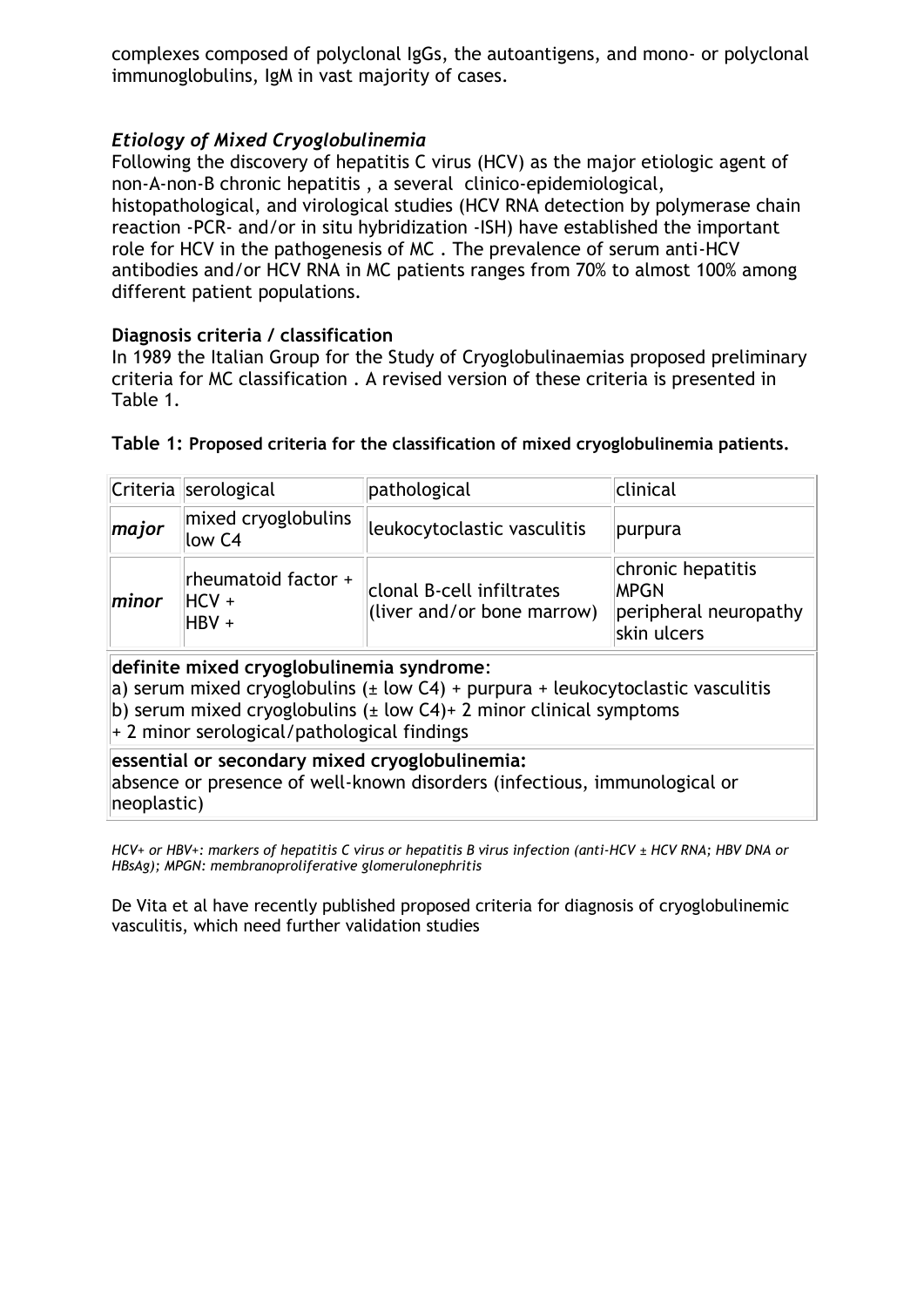## **Classification criteria for cryoglobulinemic vasculitis**

Satisfied if at least two of the three items (questionnaire, clinical, laboratory) are positive the patient must be positive for serum cryos in at least 2 determinations at  $\geq 12$  week interval

|  |  | (i) <b>Questionnaire item:</b> at least two out of the following |  |
|--|--|------------------------------------------------------------------|--|
|--|--|------------------------------------------------------------------|--|

- Do you remember one or more episodes of small red spots on your skin, particularly involving the lower limbs?
- Have you ever had red spots on your lower extremities which leave a brownish color after their disappearance?
- Has a doctor ever told you that you have viral hepatitis?

| (ii) Clinical item: at least three out of the following four (present or past)* |                         |                                                                                 |  |  |
|---------------------------------------------------------------------------------|-------------------------|---------------------------------------------------------------------------------|--|--|
|                                                                                 | Constitutional symptoms | Fatigue<br>Low grade fever (37-37.9°C, >10 days, no cause)                      |  |  |
|                                                                                 |                         | Fever (>38°C, no cause)<br>Fibromyalgia                                         |  |  |
|                                                                                 | Articular involvement   | Arthralgias<br><b>Arthritis</b>                                                 |  |  |
|                                                                                 | Vascular involvement    | Purpura<br><b>Skin ulcers</b><br><b>Necrotising vasculitis</b>                  |  |  |
|                                                                                 | Neurologic involvement  | <b>Hyperviscosity syndrome</b><br>Raynaud's phenomenon<br>Peripheral neuropathy |  |  |
|                                                                                 |                         | Cranial nerve involvement<br><b>Vasculitic CNS involvement</b>                  |  |  |
| iii. Laboratory item: at least two out of the following three (present)         |                         |                                                                                 |  |  |

- Reduced serum C4
- Positive serum rheumatoid factor
- Positive serum M component

**While in vast majority of cases, the monoclonal immunoglobulin in mixed cryoglobulinemia is IgM, rare instances of monoclonal IgA with associated polyclonal IgG have also been described ( as in the present case).** Awareness regarding this possibility is required as a possible misdiagnosis of IgA nephropathy can be rendered in renal biopsies where characteristic histological findings of cryoglobulinemia associated renal involvement are absent.

## **REFERENCES**

Brouet JC, Clouvel JP, Danon [F, Klein M, Seligmann M: Biologic and clinical significance of](http://www.ncbi.nlm.nih.gov/pubmed/4216269)  [cryoglobulins. Am J Med 1974; 57: 775-88](http://www.ncbi.nlm.nih.gov/pubmed/4216269)

Italian Group for the Study of Cryoglobulinemias (GISC); Ferri C (Ed.): Metodologie di studio e protocolli diagnostici. S. Margherita di Pula, Cagliari, 1989

[D' Amico et. al. Renal involvement in essential mixed cryoglobulinemia. Kidney](http://www.nature.com/ki/journal/v35/n4/pdf/ki198984a.pdf)  [International, Vol. 35 \(1989\), pp. 1004](http://www.nature.com/ki/journal/v35/n4/pdf/ki198984a.pdf)—1014

[Ferri C, Zignego AL, Pileri SA: Cryoglobulins \(review\). J Clin Pathol 55: 4-13, 2002](http://jcp.bmj.com/content/55/1/4.full.pdf+html)

[Devita et. al. Ann Rheum Dis 2011;](http://ard.bmj.com/content/70/7/1183.full.pdf+html)**70**:1183–1190..

[Messner M, et. al.Report of a new case of purpura due to an IgA \(K\) -](http://www.ncbi.nlm.nih.gov/pubmed?term=Sem%20Hop.%201979%20May%2018-25%3B55(19-20)%3A1003-7.%20) IgG cryoglobulinemia [\(author's transl\)\].Sem Hop. 1979 May 18-25;55\(19-20\):1003-7.](http://www.ncbi.nlm.nih.gov/pubmed?term=Sem%20Hop.%201979%20May%2018-25%3B55(19-20)%3A1003-7.%20) 

[Aizawa et. al.Vasculitis and Sjögren's syndrome with IgA-IgG cryoglobulinemia terminating](http://www.ncbi.nlm.nih.gov/pubmed?term=Am%20J%20Med.%201979%20Jul%3B67(1)%3A160-6.)  [in immunoblastic sarcoma. Am J Med. 1979 Jul;67\(1\):160-6.](http://www.ncbi.nlm.nih.gov/pubmed?term=Am%20J%20Med.%201979%20Jul%3B67(1)%3A160-6.)